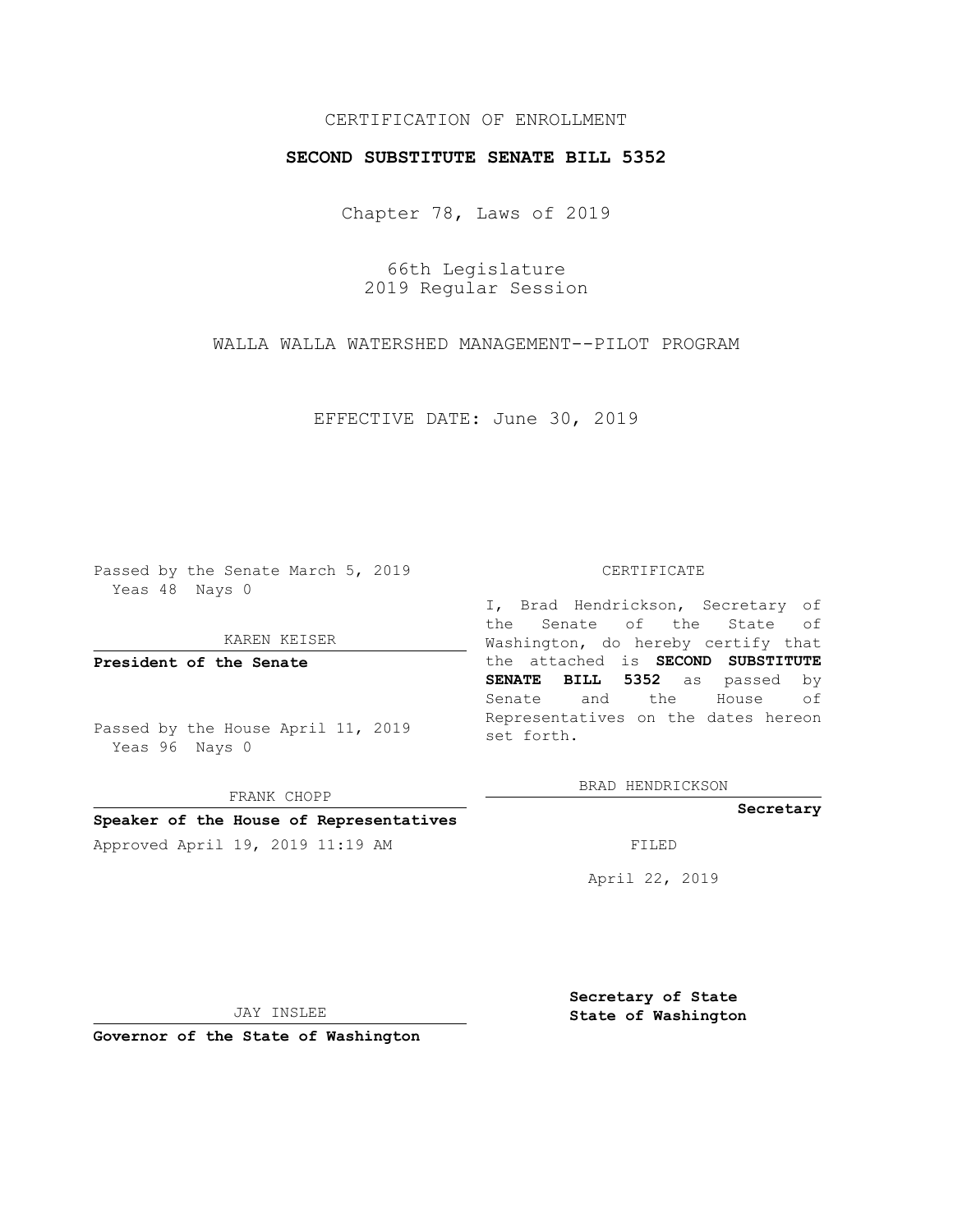# **SECOND SUBSTITUTE SENATE BILL 5352**

Passed Legislature - 2019 Regular Session

**State of Washington 66th Legislature 2019 Regular Session**

**By** Senate Ways & Means (originally sponsored by Senators Walsh, Warnick, McCoy, Kuderer, Van De Wege, and Hasegawa)

READ FIRST TIME 02/28/19.

 AN ACT Relating to the Walla Walla watershed management pilot program; amending RCW 90.92.010, 90.92.050, and 90.92.060; amending 2009 c 183 s 20 (uncodified); providing an effective date; providing 4 an expiration date; and declaring an emergency.

5 BE IT ENACTED BY THE LEGISLATURE OF THE STATE OF WASHINGTON:

6 **Sec. 1.** RCW 90.92.010 and 2009 c 183 s 1 are each amended to 7 read as follows:

8 The legislature finds that ((the Walla Walla watershed community 9 faces substantial challenges in planning for future water use and 10 meeting the needs of fish, farms, and people. The legislature further 11 finds that the participants in the Walla Walla watershed planning 12 group have demonstrated exceptional cooperation in developing an 13 innovative water management concept that enhances flexibility in 14 water use while protecting ecological functions)) participants in the 15 Walla Walla watershed pilot program have demonstrated exceptional 16 cooperation in developing and implementing an innovative water 17 management concept that enhances flexibility in water use since 18 convening in 2009. The legislature further finds that the existing 19 authorities and structure of the pilot program must evolve to meet 20 the growing water resource demands in the Walla Walla watershed and 21 to protect and enhance ecological functions. As the next step in the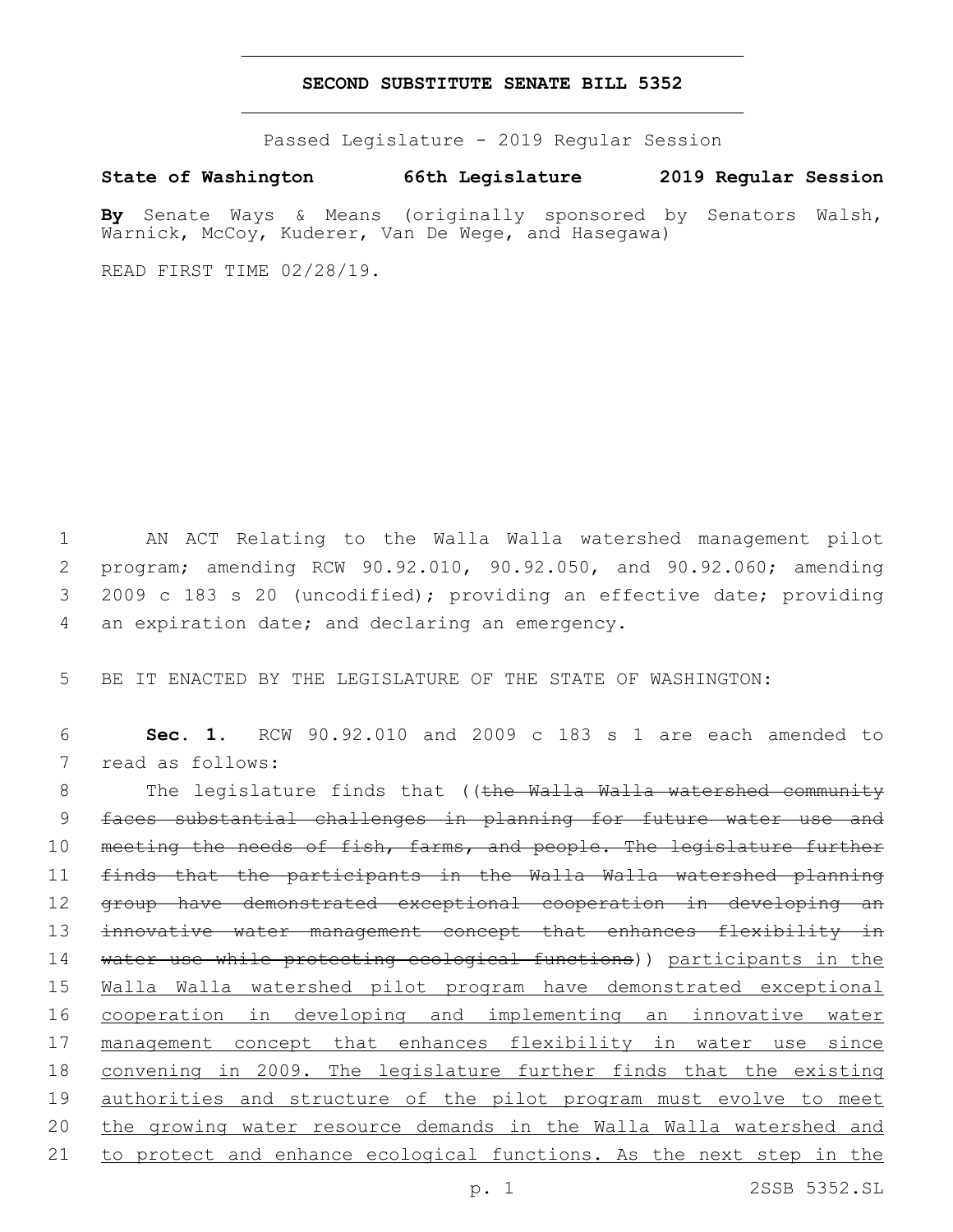process, the legislature intends to extend the Walla Walla pilot program through June 30, 2021, to allow the pilot to perform internal and external evaluations, build upon previous pilot program efforts, continue Walla Walla river flow enhancement technical work, and restructure this chapter to develop a thirty-year integrated water resource management strategic plan. The legislature ((also)) 7 continues to recognize((s)) the significant contribution of former state representative William Grant's leadership in the creation of a Walla Walla pilot design to authorize local water management 10 activity.

 **Sec. 2.** RCW 90.92.050 and 2009 c 183 s 5 are each amended to 12 read as follows:

 (1) The board has the following authority, duties, and 14 responsibilities:

 (a) Assume the duties, responsibilities, and all current activities of the watershed planning unit and the initiating 17 governments authorized in RCW 90.82.040;

 (b) Develop strategic actions for the planning area by building 19 on the watershed plan;

 (c) Adopt and revise criteria, guidance, and processes to 21 effectuate the purpose of this chapter;

22 (d) Administer the local water plan process;

(e) Oversee local water plan implementation;23

24 (f) Manage banked water as authorized under this chapter;

(g) Acquire water rights by donation, purchase, or lease;

 (h) Participate in local, state, tribal, federal, and multistate 27 basin water planning initiatives and programs; and

 (i) Enter into agreements with water rights holders to not divert water that becomes available as a result of local water plans, water banking activities, or other programs and projects endorsed by the 31 board and the department.

 (2) During the transition period of July 1, 2019, to June 30, 2021, the board shall:

 (a) Participate with the department to complete, by June 30, 35 2020, a performance audit conducted by the state auditor's office within existing resources, and a financial audit funded with existing department resources, to evaluate the Walla Walla pilot program since 2008 and to incorporate audit findings and recommendations into a thirty-year integrated water resource management strategy;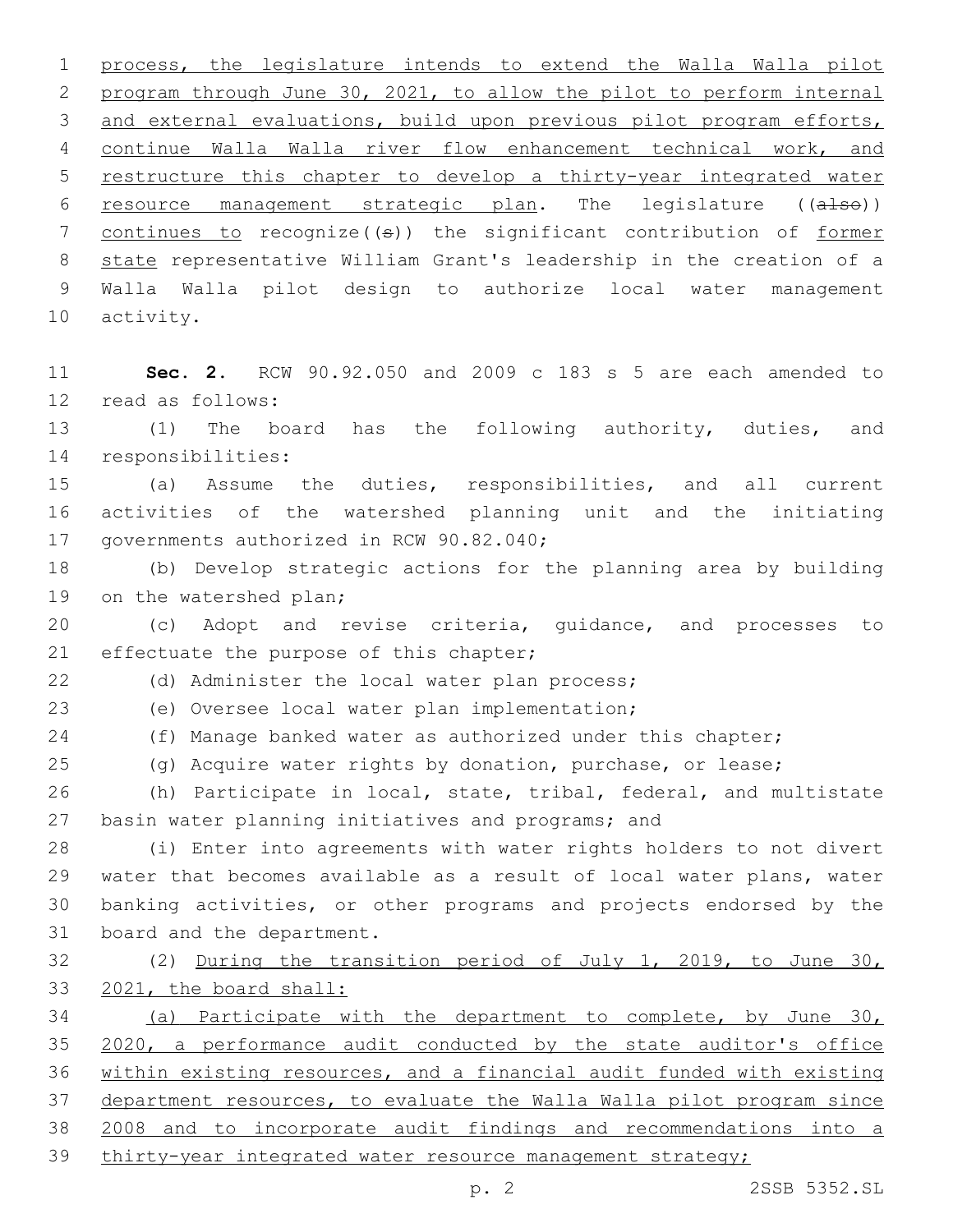1 (b) Continue working with the department, the Confederated Tribes 2 of the Umatilla Indian Reservation, and other participants to advance 3 the Walla Walla basin flow enhancement study and its recommendation, 4 including any necessary environmental reviews for near-term actions;

 (c) Collaborate with the department in the development of a thirty-year integrated water resource management strategic plan, including a draft and final programmatic environmental impact statement, and explore interstate agreements to maximize integrated 9 water resource management;

10 (d) By November 1, 2020, jointly develop with the department a 11 report to the legislature recommending the scope and scale of an 12 integrated water resource management strategic plan, including a 13 funding approach and organization structure, to achieve the desired 14 outcome of improved and sustainable flows for fish, adequate water 15 supplies for agriculture, municipal, and domestic water users, and 16 improved habitat and floodplain functionality in the Walla Walla 17 watershed; and

18 (e) Coordinate with the department's office of Columbia river to 19 request funding to complete tasks required during the transition 20 period.

21 (3) The board may acquire, purchase, hold, lease, manage, occupy, 22 and sell real and personal property, including water rights, or any 23 interest in water rights, enter into and perform all necessary 24 contracts, appoint and employ necessary agents and employees, 25 including an executive director and fix their compensation, employ 26 contractors including contracts for professional services, and do all 27 lawful acts required and expedient to carry out the purposes of this 28 chapter.

 $((+3+))$  (4) The board constitutes an independently funded entity, and may provide for its own funding as determined by the board. The board may solicit and accept grants, loans, and donations and may adopt fees for services it provides. The board may not impose taxes 33 or acquire property, including water rights, by the exercise of eminent domain. The board may distribute available funds as grants or loans to local water plans or other water initiatives and projects 36 that will further the goals of the board.

 $(1)$   $(1)$   $(5)$  The ability of the board to fully meet its duties under this chapter is dependent on the level of funding available to the board. If sufficient funding is not available to the board to carry out its duties, the board may, in consultation with the